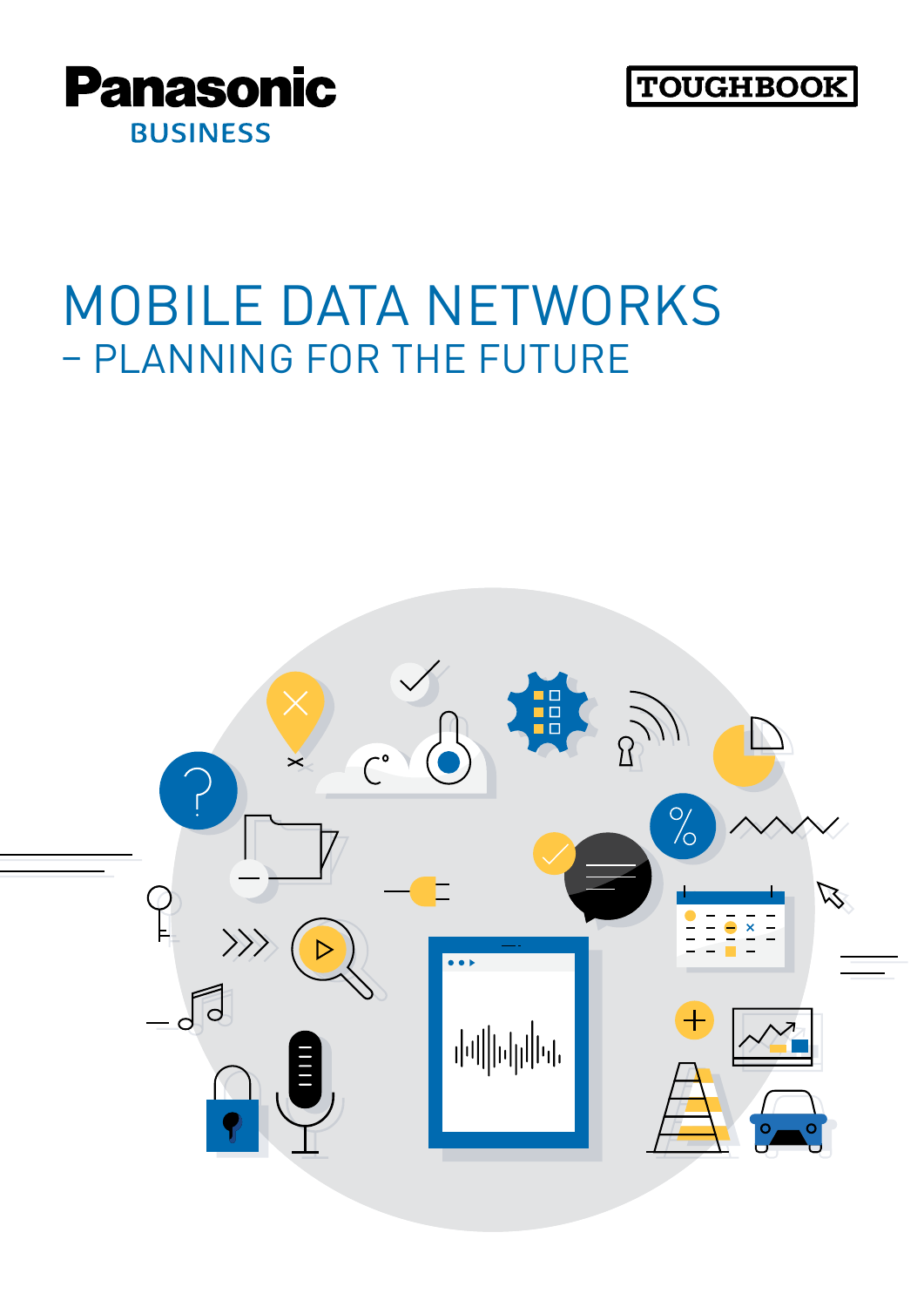### FOREWORD

The rapid adoption of mobile devices and the increasing use of rich social media on those platforms by consumers is placing increasing bandwidth requirements on carrier networks. At the same time, the rise of the industrial internet is creating new opportunities for remote monitoring that requires support for emerging low latency low power network standards. As carriers adapt to these market factors they are making decisions about their existing networks that can affect solutions in the field. Understanding these changes and adapting to emerging standards presents challenges and opportunities for companies if they want to take full advantages of the advances in network technology, whilst at the same time minimising the risk of costly field visits to upgrade installed equipment in addition to replacement of their mobile estate.

# INTRODUCTION

Throughout the history of Information Technology we have seen a repeated shift in the location of computational power in networks. From the centralised processing of the early mainframes through the departmental mini-computers and on to desktop computing and back to the centre with thin client computing. This ebb and flow is now mirrored in the cloud, with centralised cloud computing set to give way to the Internet of Things and Edge Computing, where intelligent devices combine varying levels of computing power and artificial Intelligence to both measure and process local data before transferring it back to a central point, or publishing it in a secure federated connectionless environment to support a range of new Big Data applications.

This evolution is driving fundamental changes in the technologies used both inside carrier networks and the edge devices that connect to them. Standards are emerging that seek to make the best possible use of

the available radio spectrum, with new technologies offering better spectral efficiency and new frequency bands to support a broad range of next generation broadband requirements including secure connectivity, higher speeds, lower latency, improved range and lowpower message-based data.

Planning for the ways that these changes will effect both current and future mobile line of business solutions is important for companies, covering a range of issues such as warranty and support contracts for an existing estate through creative designs of future solutions to maximise competitive advantage.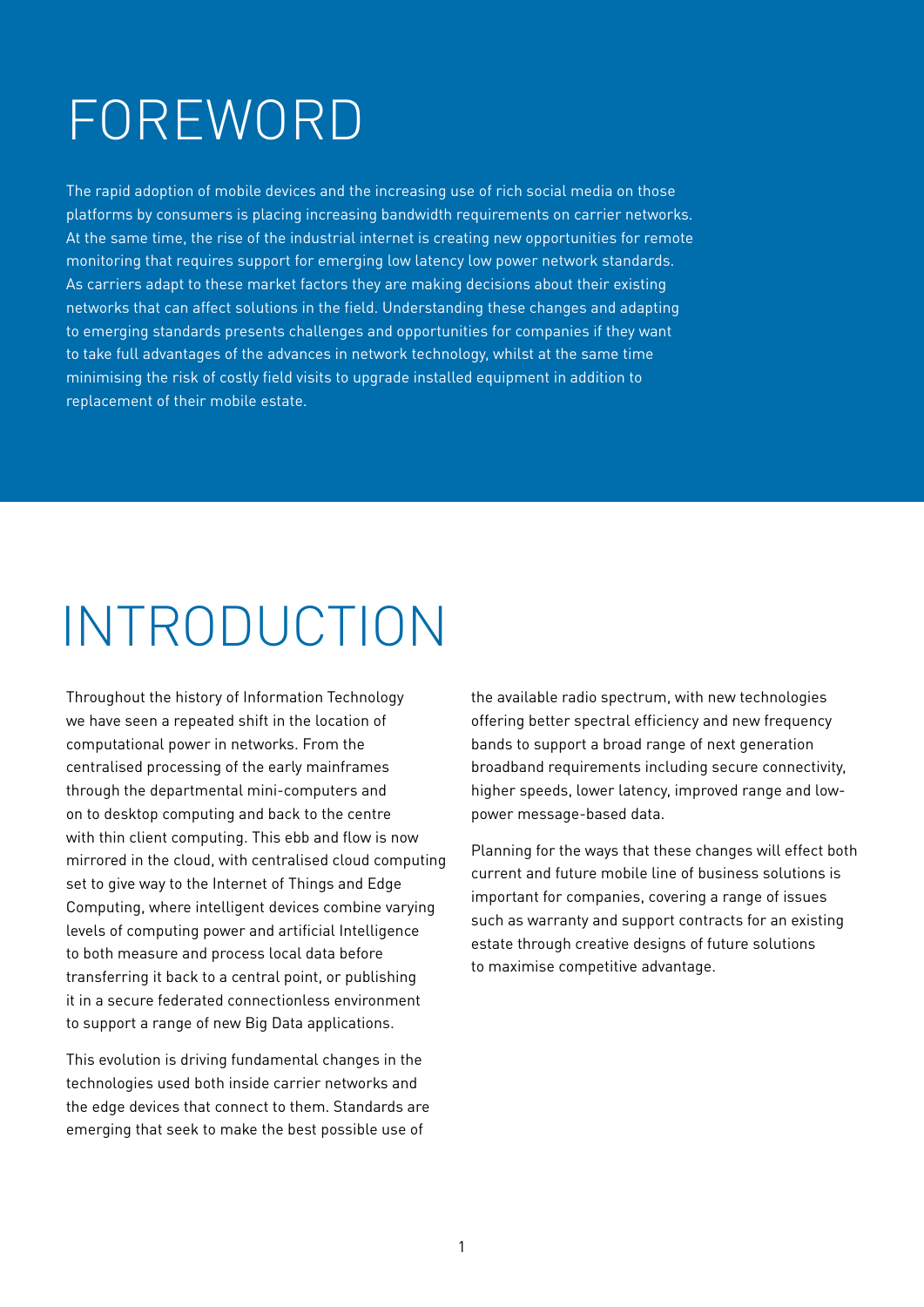

## THE RISE OF THE INTERNET OF THINGS (IOT)

In a recent survey for Panasonic, Opinion Matters polled 250 UK mobile technology buyers, 51% of whom saw the Internet of Things (IoT) as an important technology trend to support the main technology drivers of improved business efficiency and productivity. The IoT is seen as a way improve process, services and product offerings and will clearly influence the future functionality of mobile devices.

Some of the key mobility priorities of these IT buyers who are looking to leverage IoT in the future will be faster data transfer and increased local processing power coupled with improved battery life.

With large numbers of edge devices collecting and transferring information, there is an important question of how mobile networks will evolve to support both the volume of data and number of connections, as well as the ability to operate at lower power levels in order to maximise the lifetime of the batteries in the remote devices.

For example, today it is possible to buy an IoT device containing a lithium battery and a universal SIM card that has a 10-year life without battery replacement, creating the possibility for remote IoT sensors to be widely deployed in a way that effectively requires no field service visits to maintain them.

According to the report "The Mobile Economy 2018" by GSMA Intelligence\*, at the end of 2017, there were 30 commercial deployments of LTE-M and NB-IoT across 20 countries, including the US, China and across Europe. Looking out to 2025, licensed cellular IoT connections will reach 3.1 billion worldwide.

<sup>\*</sup> <https://www.gsma.com/mobileeconomy/wp-content/uploads/2018/05/The-Mobile-Economy-2018.pdf>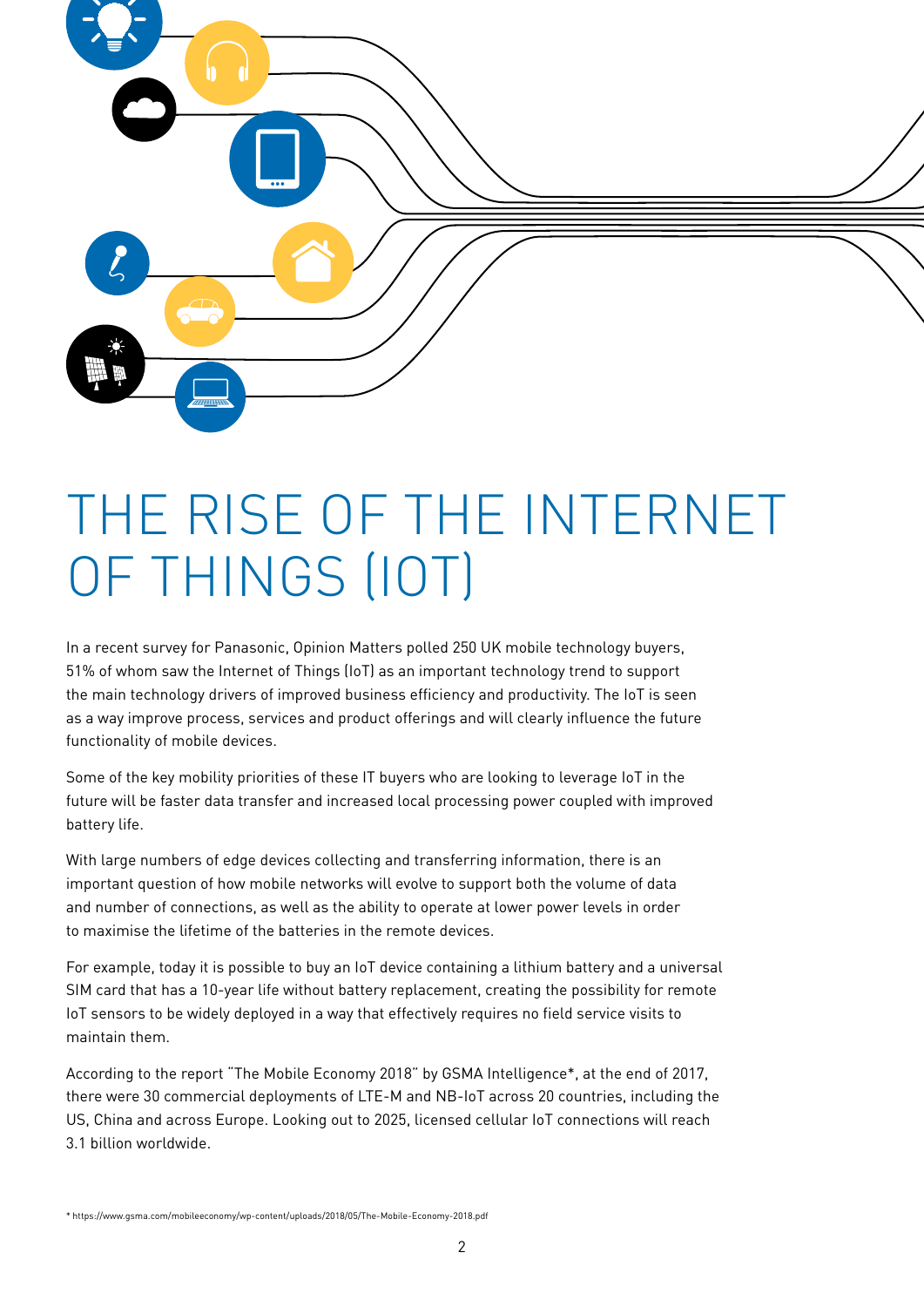### REFARMING TO LTE AND NB-IOT

The global success of voice and data networks and the resulting increase in demand on operators to provide network capacity and bandwidth, coupled with the very high cost of acquiring radio frequency bandwidth from regulatory authorities, carriers are constantly working to improve the overall efficiency and use of the valuable network spectrum.

In addition to the bandwidth demands of consumer devices there are an emerging class of networkattached devices that come under the category of Internet of Things (IoT) installed in a wide range of network-aware equipment from electricity smart grids to parking sensors to vending machines. There are two broad classes: those within critical systems that require low latency coupled with secure and reliable connections (Industrial IoT and Critical IoT used, for example, in healthcare); and more passive devices such as sensors (Massive IoT) which operate on very low power with deep sleep modes and which require low bandwidth low power radios, allowing devices to be deployed in remote areas powered by long life Lithium batteries. These requirements are driving new wireless networks standards as Narrow Band IoT (NB-IoT) and key aspects of next generation 5G networks.

Initially, mobile licenses were technology specific for example the GSM directive in the EU which only allowed a network to carry GSM traffic, but these regulatory rules are gradually being relaxed, so the EU for example is now technology neutral. This opens the door for carriers to start re-allocating frequency spectrum to newer technologies, such as Long Term Evolution (LTE)

through a process known as "refarming". Refarming allows different radio technologies to co-exist in certain spectrum ranges without interfering with each other. Carriers have invested in re-programmable network equipment "Software Defined Radios" which allow them to reconfigure their base stations remotely to support these emerging standards. However, with these transitions the network capacity for the legacy technology is necessarily reduced, and it also points the way to the eventual deprecation of these "legacy" networks.

As an example, according to a press release from Deutsche Telekom in 2017, 4000 base stations will be upgraded from GSM 900 to GSM 900 plus LTE 900. 5 MHz LTE 900 as chosen by Deutsch Telekom allows a download speed of 35 MPBS. In Germany, GSM 900 was primarily developed outside the towns and cities by Deutsche Telekom so it can be assumed that these 4000 rural base stations will also support NB-IoT. Because they are software configurable, these base stations can be further reconfigured to support LTE Cat-M in the future.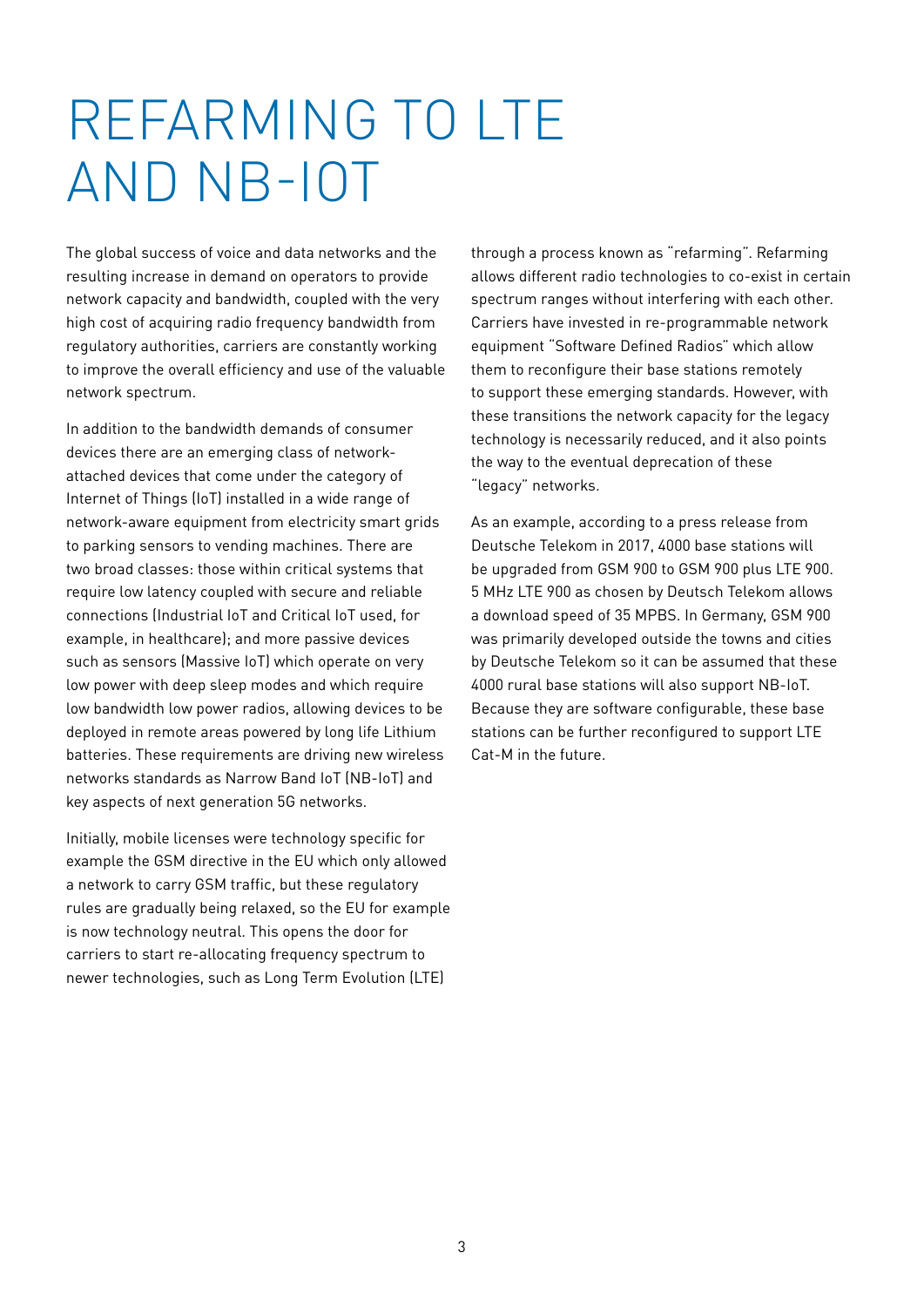# RETIREMENT OF NETWORKS

Despite the efforts of carriers to communicate their plans for the retirement of network technologies, sometimes the only point at which users realise they are using them at all is when networks are turned off. There are well documented examples in the United States, for example when AT&T switched off its 2G network and busses and trains disappeared from the San Francisco MuniMap. In another case Verizon advertised a date of the end of 2019 but ceased activating new devices on its CDMA network in July 2018 which for many users had the effect of rendering their technically capable devices unusable 18 months ahead of when they might have expected.

European network operators are generally being more cautious on retiring 2G networks, but in some cases more aggressive in their 3G timeframes. Telenor Norway, for example, has slated 2025 for the end of 2G support but an earlier date of 2020 for 3G. Swisscom and T-Mobile Netherlands, by contrast, have announced 2020 as their retirement dates on 2G and Airtel-Vodafone switched off 2G in Jersey in April 2018. In the UK, Vodafone has committed to 2G service at least until 2025, a timeline echoed by Telefonica.

3G is less arguably less suitable for Machine to machine (M2M) applications because its higher frequency bands have lower range and are not as efficient as penetrating buildings, or for use in rural locations compared to 2G,

and carriers understand the need to retain support for the installed base of Machine to Machine devices in the field that rely on 2G such as smart meters.

For mobile devices running line of business applications that may have larger data needs, and in particular those deployed across different geographies, different carrier policies on the shutdown of networks and re-allocation of frequency bands are likely to affect users in ways that are not always going to be predictable, and which should certainly influence strategic planning by business.

The dates above would suggest that for some countries, current projects with an expected 5 year life could be developed utilising 2G rather than emerging IoT standards, but it would surely be more prudent to regard this as an opportunity to plan the sunset for existing deployments with a mixture of last time buys on equipment plus strategic spares and warranty services. It is clearly not in the interests of business to roll out a solution that will require an engineering visit in future purely because the device can no longer communicate.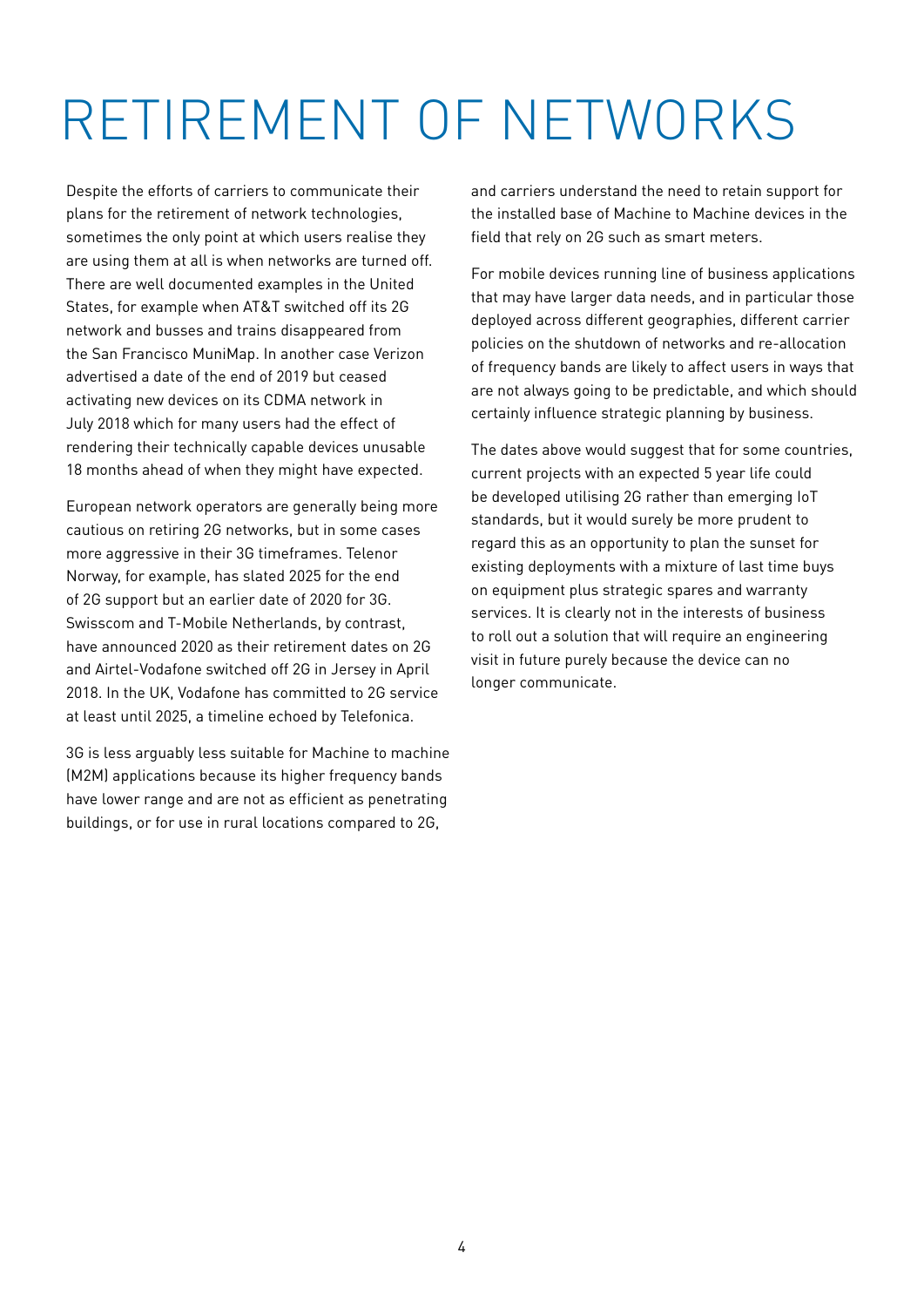### CHIPSET MANUFACTURERS LOOK TO SUPPORT EVOLVING STANDARDS AT THE EDGE

Suppliers of radio chipsets and telecom equipment are responding to these emerging standards and market requirements with new products that focus on support for next generation mobile networks, whilst at the same time offering software-programmable radios to offer confidence for early deployment, because the chipsets can be updated with new firmware in the field as the transmission standards are developed and ratified by the relevant standards bodies.

These new chipsets from suppliers offer exciting new possibilities for solutions design, however it is important for end customers to be mindful of the fact that, as they add support for new wireless technologies, both network operators and chipset manufacturers are starting to drop older technologies such as 2G and 3G. This is particularly important where a current or planned deployment is across multiple countries, as operators' sunset policies will vary.

Having considered the support from operators across its active geography, it is important for a company to carefully plan the lifespan of their existing solutions, including the provision of spare devices and service and warranty contracts. Panasonic offers a range of extended warranty options and has a spare parts guarantee for 5 years after End of Life to support customers' long term in-field use of devices.

New applications and deployments should be planned to leverage the capabilities offered by the latest devices including higher data rates, improved processing power and longer battery life in order to gain maximum competitive advantage over their 3-5 year lifespan, as well as ensuring that operator connectivity will be available.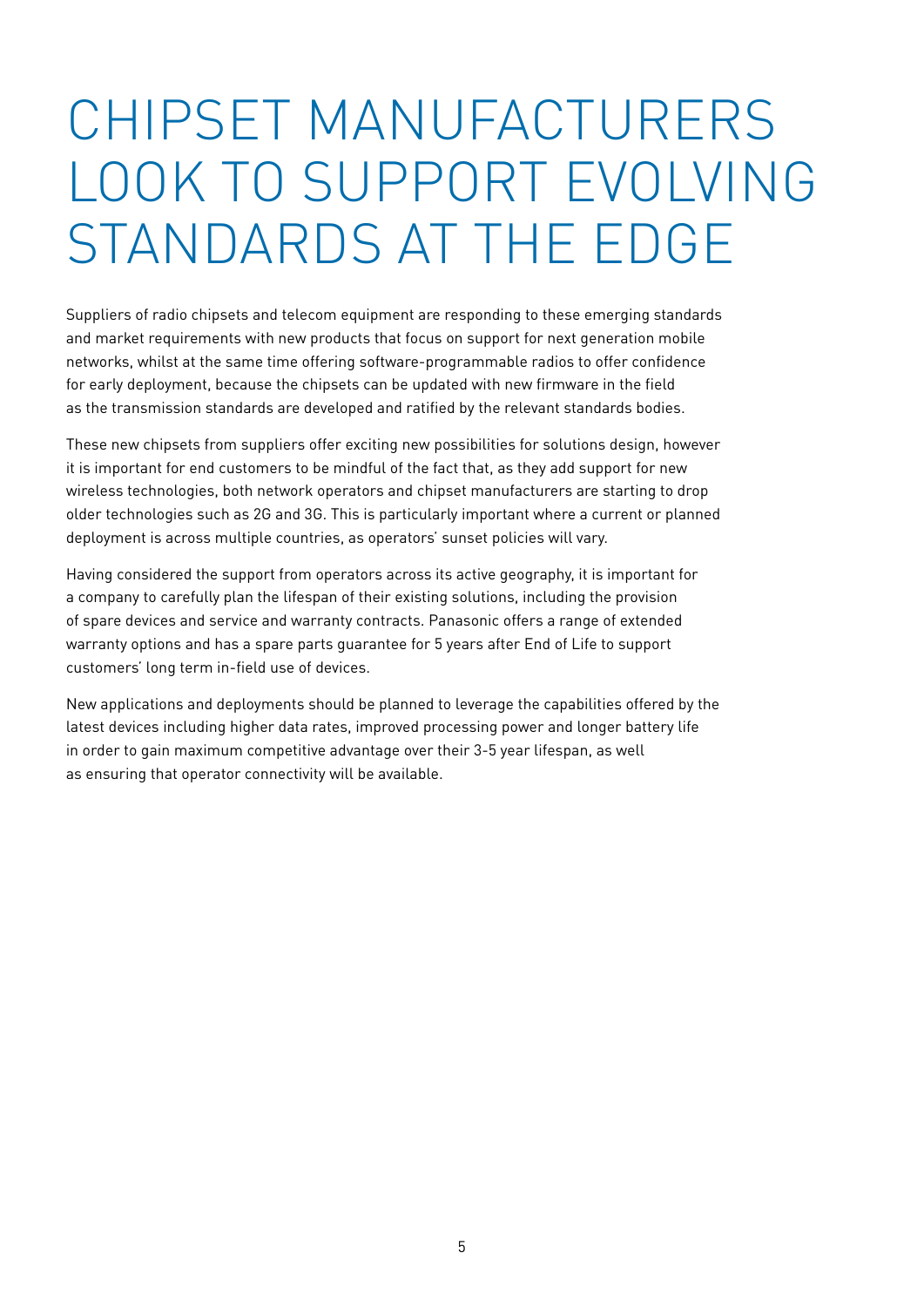# **CONCLUSION**

The shutdown of 2G and 3G networks is advancing worldwide. Carriers are sunsetting 2G or 3G networks to release frequency range for LTE or LTE-A. Others are refarming their frequency ranges, reducing the network capacity for 2G and 3G traffic. In the meantime, the capability of fast LTE has been extended by the LTE-M and NB-IoT standards which extend the range and battery life of IoT devices to support lifetimes measured in decades. The new base stations use Software Defined Radios and are therefore able to track standards development and add new functions via OTA updates.

Panasonic closely follows business and technology trends by working closely with our customers, market research organisations and our chipset suppliers to bring to market products that offer the best combinations of CPU power, wireless chipset technology coupled with Panasonic's in-house battery and radio design expertise, following the evolution of network standards.

Customers should be planning today for the sunset of 2G and 3G networks, managing the end of life purchases and warranties on their existing Panasonic estate and engaging with the Panasonic Engineering and Sales teams to design-in TOUGHBOOKs incorporating the latest technologies to give their new projects the maximum available competitive advantage.

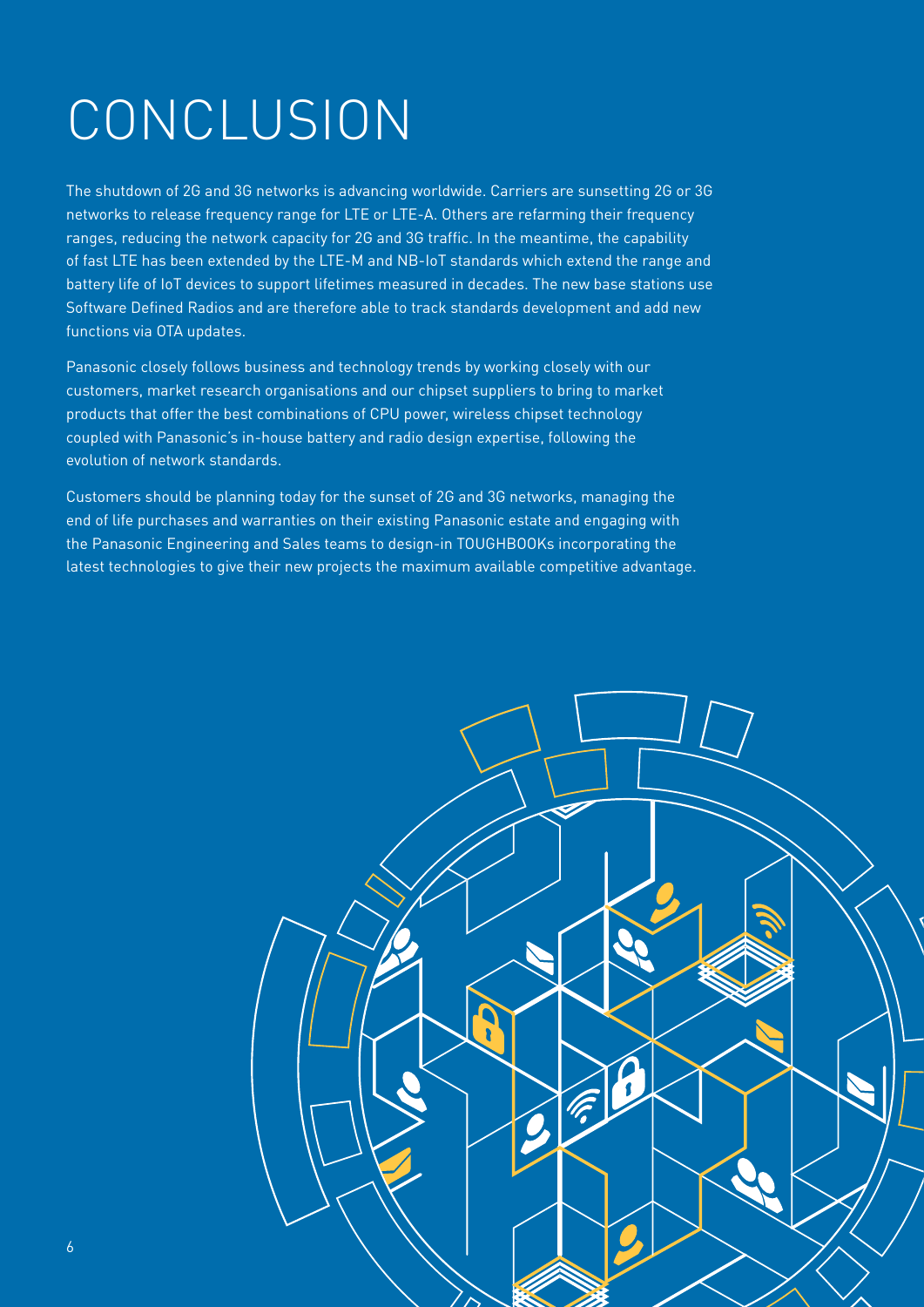### GSM SUNSET SUMMARY – APPENDIX

#### **Taiwan**

2G is already switched off and the telecom regulator has announced that when its operators' 3G licenses expire and the end of 2018 that all 3G users will have to migrate to 4G.

#### **AT&T / USA**

In August 2012, AT&T announced plans to shut down 2G GSM/GPRS by 1 January 2017. By shutting down the 2G network, they released spectrum for future network technologies, including 5G. The same will happen with 3G (UMTS). As of June 2017, new 3G devices have not been licenced to enter the AT&T certification lab. This means that device manufacturers developing new devices for many American carriers were being pushed to support frequencies for LTE operation. In the meantime, AT&T activated LTE-M for IoT and M2M applications.

#### **Verizon / USA**

Verizon never operated a GSM network. They ran 2G on CDMA and added 3G on CDMA2000. Version announced to sunset of its 3G network and they will stop supporting 3G devices by the end of 2019. Potentially it may keep the network open for one extra year for specific customers through their control of registered devices.

#### **T-Mobile / USA**

T-Mobile has stated it will sunset its 3G network in 2019.

#### **Sprint / USA**

Sprint is presently committed until 2021 for its 2G (CDMA), however it was purchased in April 28 by T-Mobile for \$28Bn.

#### **Bell, Telus, Manitoba Telecom, SakTel / Canada**

January 2017, Bell and SakTel shut down their 2G (CDMA) networks. Telus has turned off its CDMA network as well, as has Manitoba telecom.

#### **M1, Singtel and StarHub / Singapore**

In Singapore the three operators pulled the plug on GSM on 1 April 2017.

#### **Japan**

Japan never deployed GSM. All cellular operators in Japan sunset 2G services by April 2012. It was the first country to fully jump to 3G and 4G-only networks.

#### **KT Corp / South Korea and Spark / New Zealand**

KT Corp of South Korea and Spark of New Zealand also pulled the plug on 2G (CDMA) networks in 2012, while. South Korea was never on GSM.

#### **Thailand**

True Move and Digital Phone (DPC) shut down their 2G networks in June 2014, replaced by 4G networks. CAT Telecom of Thailand pull the plug in 2013.

#### **Australia**

Telstra in Australia powered off GSM in December 2016. Its domestic rivals will be joining it: Optus followed in April 2017 and Vodafone pulled the plug end of September 2017.

#### **Swisscom / Switzerland**

Announced GSM sunset end of 2020. Devices on roaming can still use other cellular operators.

#### **Telenor / Norway**

Telenor announced plans to completely shut down its 3G (UMTS) network in 2020, and 2G (GSM) in 2025.

#### **T-Mobile / Netherlands**

As a subsidiary of Deutsche Telekom they announced the sunset of GSM in 2020. They invited customers that still use phones that only support GSM technology to upgrade to a compatible 3G or 4G handset. The phase-out of GSM is expected to be completed by 2020. However other Dutch operators also likely to shut down 2G operations over this time period.

#### **Deutsche Telekom / Germany**

The 3G layer will be phased out by 2020. With their announcement they stated they have the freedom to pull the plug on 3G (UMTS) in 2021.

#### **Chungwa, FET, Taiwan Mobile / Taiwan**

All shut down their GSM networks in 2017.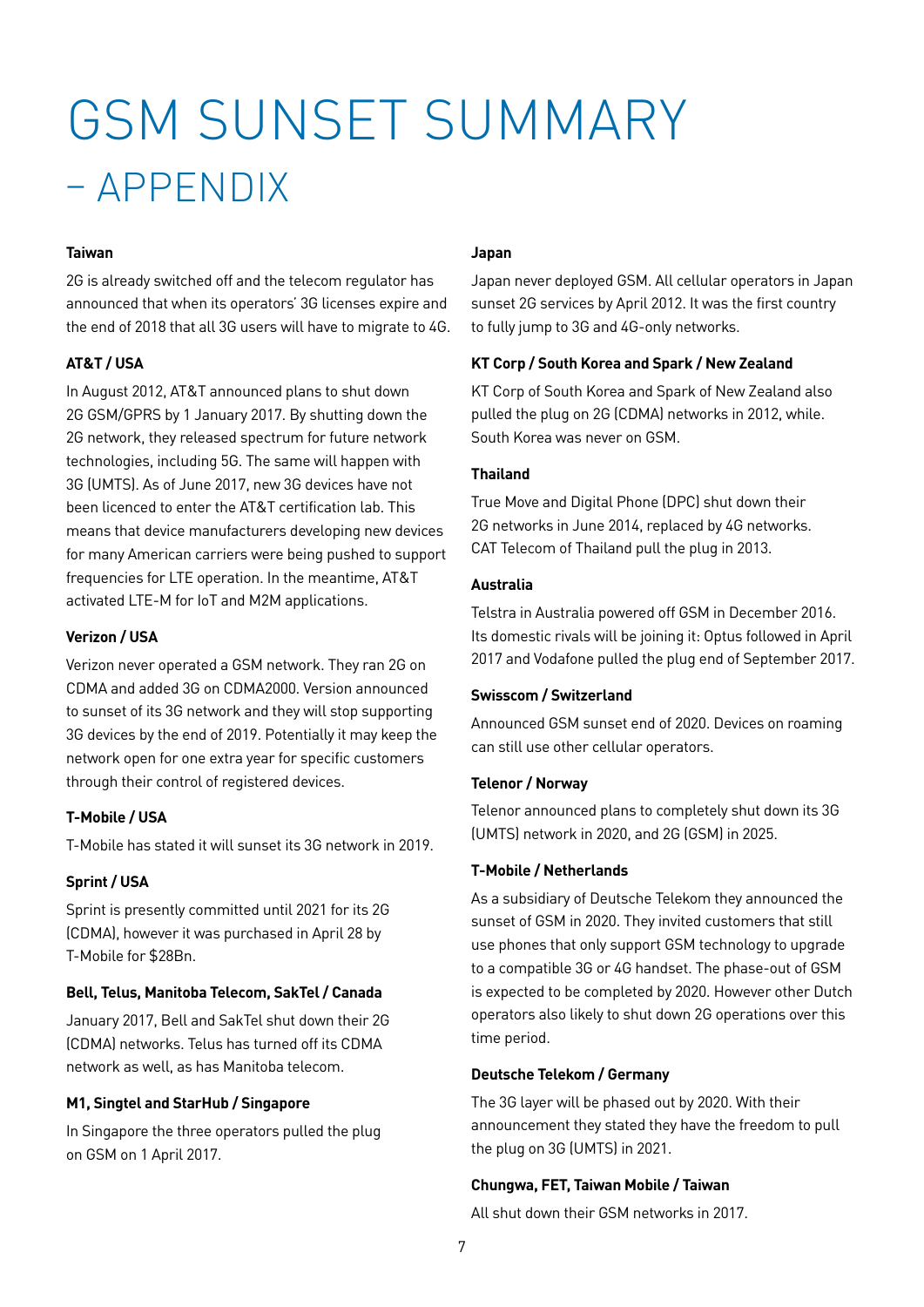### DIGITAL 2G CELLULAR TECHNOLOGY AND STANDARDS BACKGROUNDER

In 1979, the frequency range around 900 MHz was allocated to a new as yet unnamed cellular radio system. This range was later expanded to include the 1800 MHz range in Europe plus 850 MHz and 1900 MHz in the USA. We now know the four frequency ranges as GSM quad band.

In 1982, the CEPT (Conférence Européenne des Postes et Télécommunications) set up a working group called "Groupe Spéciale Mobile" or GSM for short. Their goal was to develop a European cellular radio system. With the later worldwide spread of the technology, the meaning of the abbreviation GSM was changed to "Global System for Mobile Communications" and this technology has been in continuous use since 1987.

A memorandum of understanding of 13 network operators from 12 European countries led to the launch of this new digital GSM network. As early as 1992, 13 networks were launched in seven countries. These included the two networks D1 and D2 in Germany, now known as Deutsche Telekom and Vodafone. The reliable, technically well-engineered technology quickly spread successfully all over the world. At the end of 1993, GSM mobile networks had more than one million subscribers. By the close of 2000, this had increased to 400 million subscribers on 370 networks in over 140 countries.

In 1990, when the range around 1800 MHz was reserved for GSM, DCS 1800 (Digital Cellular System 1800) was developed on the basis of the GSM 900 specification. The new standard took into account the special features of frequencies around 1800 MHz for a cellular radio. Since the completion of standardisation in 1990, GSM has continued to evolve. In 1995, the second phase of GSM was specified. In addition to improving voice quality, features such as call waiting, fax transmission, Circuit Switched Data (CSD), Short Message Service (SMS) and many more features were added. CSD provided for a communication speed of 9600 bps, General Packet Radio Service (GPRS) and Enhanced Data rates for GSM Evolution (EDGE) extended this to a theoretical 473 kbps. The original idea of a digital voice network had evolved into a parallel voice and data communications network.

On August 1, 2000, GSM standardization was handed over to 3GPP (3rd Generation Partnership Projects). 3GPP is a cooperation between different standardization authorities from Europe, USA and Asia. 3GPP also handles 3G (UMTS), 4G (LTE), NB-IoT and 5G.